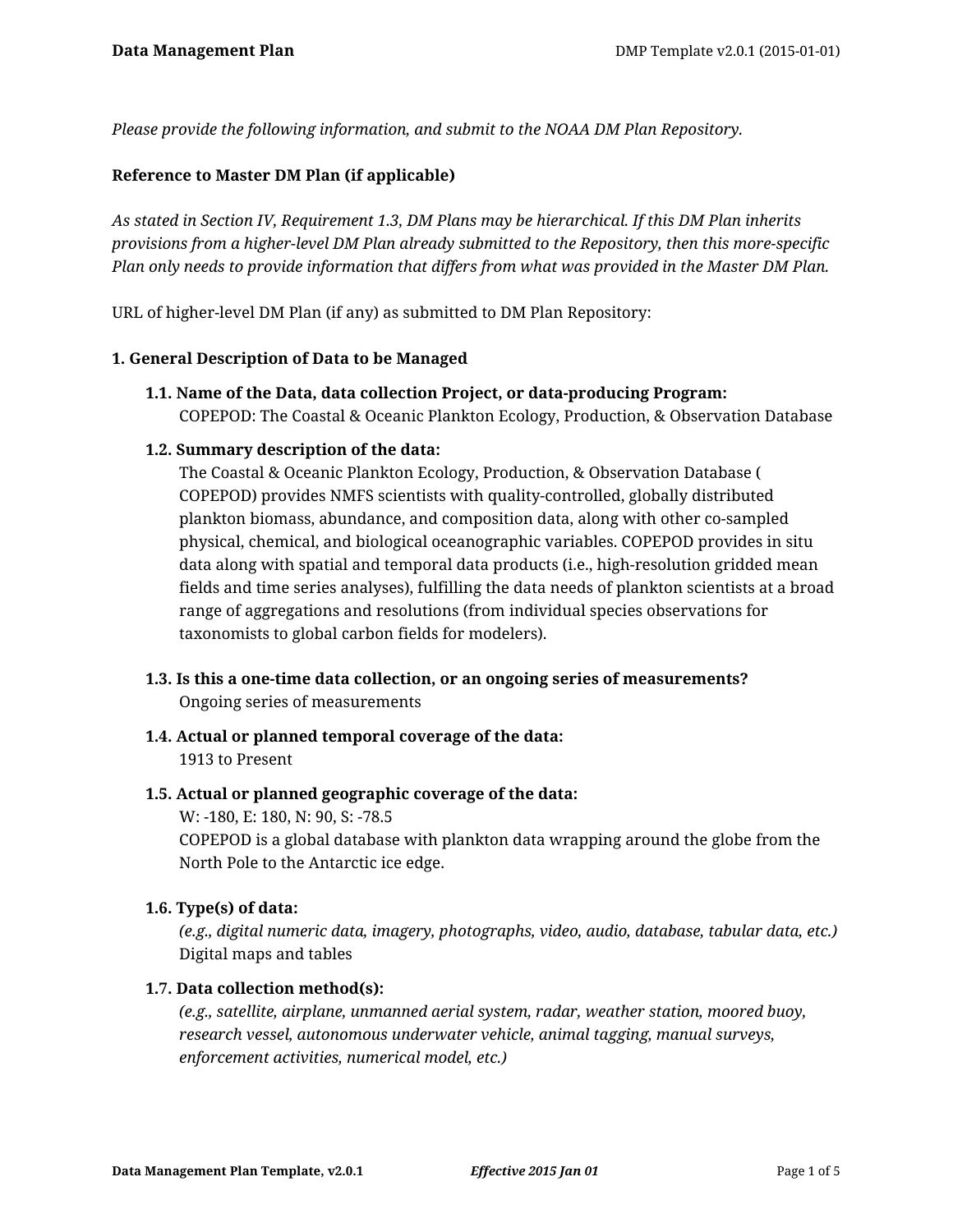**1.8. If data are from a NOAA Observing System of Record, indicate name of system:**

**1.8.1. If data are from another observing system, please specify:**

#### **2. Point of Contact for this Data Management Plan (author or maintainer)**

**2.1. Name:**

Todd D O'Brien

**2.2. Title:** Metadata Contact

#### **2.3. Affiliation or facility:**

**2.4. E-mail address:** todd.obrien@noaa.gov

**2.5. Phone number:** 301-427-8160

#### **3. Responsible Party for Data Management**

*Program Managers, or their designee, shall be responsible for assuring the proper management of the data produced by their Program. Please indicate the responsible party below.*

**3.1. Name:** Todd D O'Brien

**3.2. Title:** Data Steward

#### **4. Resources**

*Programs must identify resources within their own budget for managing the data they produce.*

#### **4.1. Have resources for management of these data been identified?** Yes

**4.2. Approximate percentage of the budget for these data devoted to data management ( specify percentage or "unknown"):**

0

# **5. Data Lineage and Quality**

*NOAA has issued Information Quality Guidelines for ensuring and maximizing the quality, objectivity, utility, and integrity of information which it disseminates.*

# **5.1. Processing workflow of the data from collection or acquisition to making it publicly accessible**

*(describe or provide URL of description):*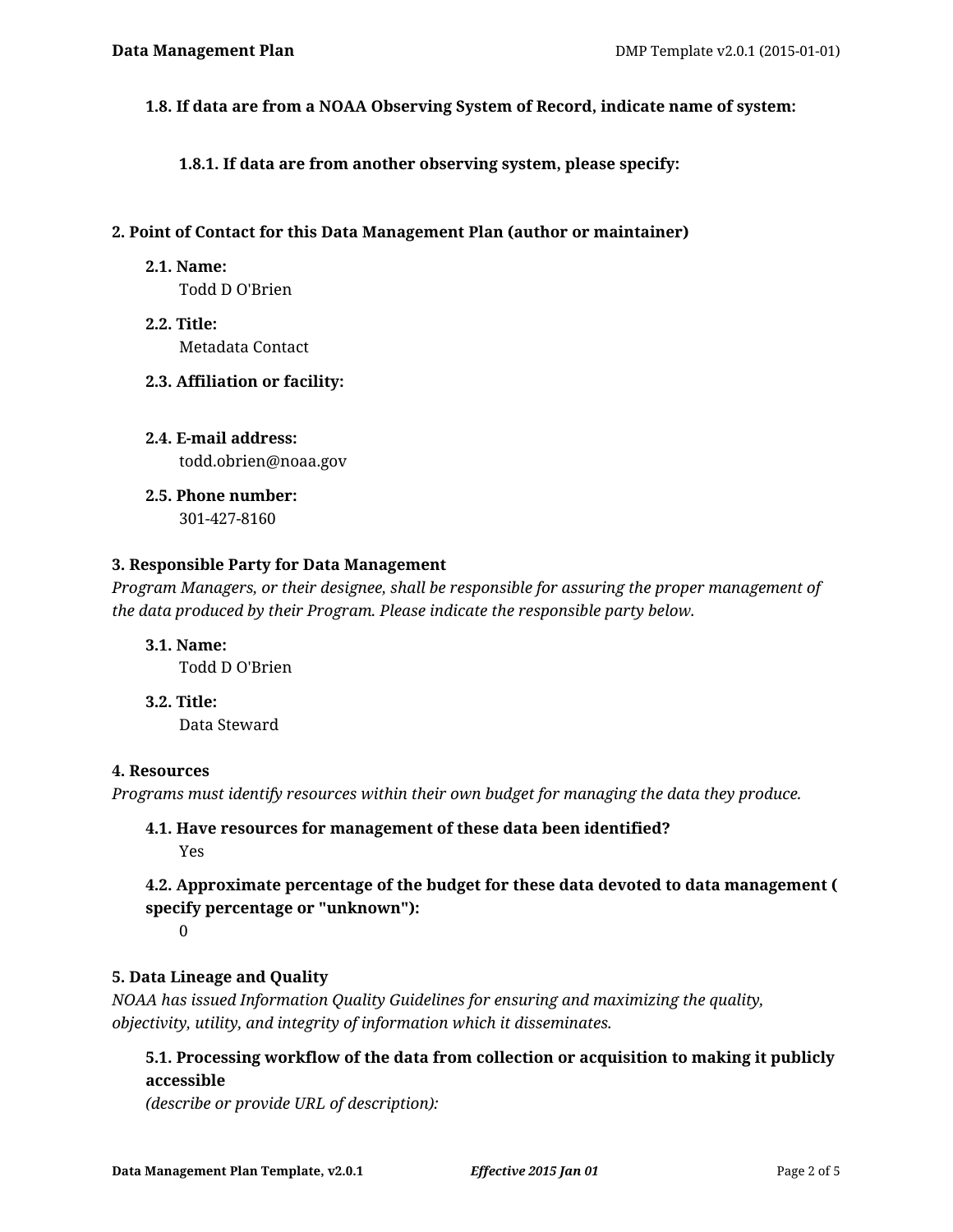Lineage Statement:

The data in COPEPOD come from a wide variety of historical and ongoing plankton cruises and projects. Each data sub-piece within COPEPOD contains a brief summary of that data piece's source and history.

# **5.1.1. If data at different stages of the workflow, or products derived from these data, are subject to a separate data management plan, provide reference to other plan:**

**5.2. Quality control procedures employed (describe or provide URL of description):** COPEPOD uses empirical, method and realm-based quality control. (It compares each data point to similar data from a similar gear and a similar geographic region to look for extreme outliers.)

#### **6. Data Documentation**

*The EDMC Data Documentation Procedural Directive requires that NOAA data be well documented, specifies the use of ISO 19115 and related standards for documentation of new data, and provides links to resources and tools for metadata creation and validation.*

# **6.1. Does metadata comply with EDMC Data Documentation directive?**

No

- **6.1.1. If metadata are non-existent or non-compliant, please explain:** Missing/invalid information: - 1.7. Data collection method(s)
- **6.2. Name of organization or facility providing metadata hosting:**

NMFS Office of Science and Technology

#### **6.2.1. If service is needed for metadata hosting, please indicate:**

**6.3. URL of metadata folder or data catalog, if known:**

https://www.fisheries.noaa.gov/inport/item/25610

#### **6.4. Process for producing and maintaining metadata**

*(describe or provide URL of description):*

Metadata produced and maintained in accordance with the NOAA Data Documentation Procedural Directive: https://nosc.noaa.gov/EDMC/DAARWG/docs/EDMC\_PD-Data\_Documentation\_v1.pdf

#### **7. Data Access**

*NAO 212-15 states that access to environmental data may only be restricted when distribution is explicitly limited by law, regulation, policy (such as those applicable to personally identifiable information or protected critical infrastructure information or proprietary trade information) or by security requirements. The EDMC Data Access Procedural Directive contains specific guidance,*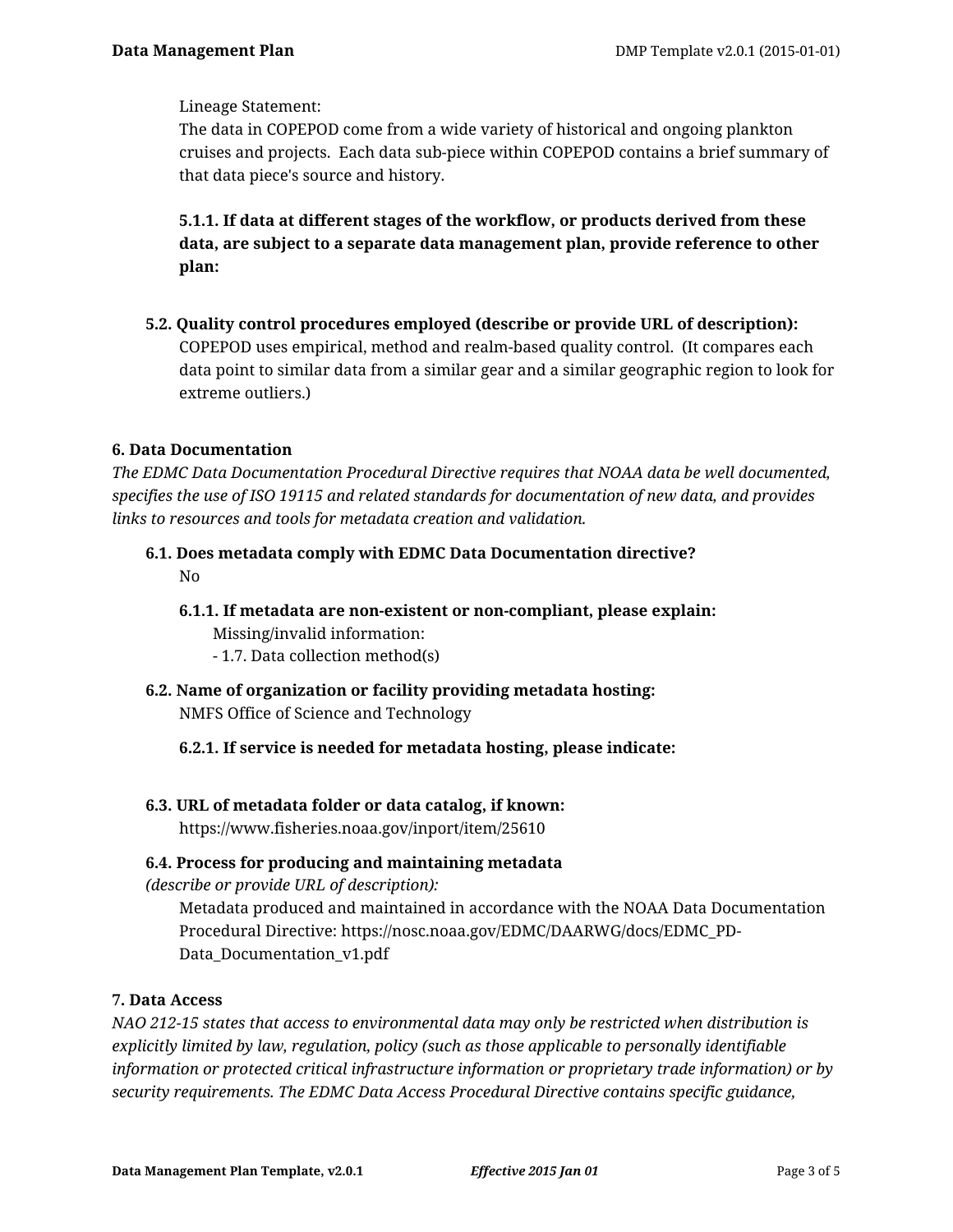*recommends the use of open-standard, interoperable, non-proprietary web services, provides information about resources and tools to enable data access, and includes a Waiver to be submitted to justify any approach other than full, unrestricted public access.*

#### **7.1. Do these data comply with the Data Access directive?** Yes

**7.1.1. If the data are not to be made available to the public at all, or with limitations, has a Waiver (Appendix A of Data Access directive) been filed?**

**7.1.2. If there are limitations to public data access, describe how data are protected from unauthorized access or disclosure:**

- **7.2. Name of organization of facility providing data access:** NMFS Office of Science and Technology (OST)
	- **7.2.1. If data hosting service is needed, please indicate:** No
	- **7.2.2. URL of data access service, if known:** https://www.st.nmfs.noaa.gov/copepod/about/databases.html https://www.st.nmfs.noaa.gov/copepod/about/tools-n-explorers.html

# **7.3. Data access methods or services offered:**

Online access (browse, select, download) provided by NCEI.

**7.4. Approximate delay between data collection and dissemination:**

365 - 730 Days

**7.4.1. If delay is longer than latency of automated processing, indicate under what authority data access is delayed:**

# **8. Data Preservation and Protection**

*The NOAA Procedure for Scientific Records Appraisal and Archive Approval describes how to identify, appraise and decide what scientific records are to be preserved in a NOAA archive.*

# **8.1. Actual or planned long-term data archive location:**

*(Specify NCEI-MD, NCEI-CO, NCEI-NC, NCEI-MS, World Data Center (WDC) facility, Other, To Be Determined, Unable to Archive, or No Archiving Intended)* NCEI\_MD

**8.1.1. If World Data Center or Other, specify:**

# **8.1.2. If To Be Determined, Unable to Archive or No Archiving Intended, explain:**